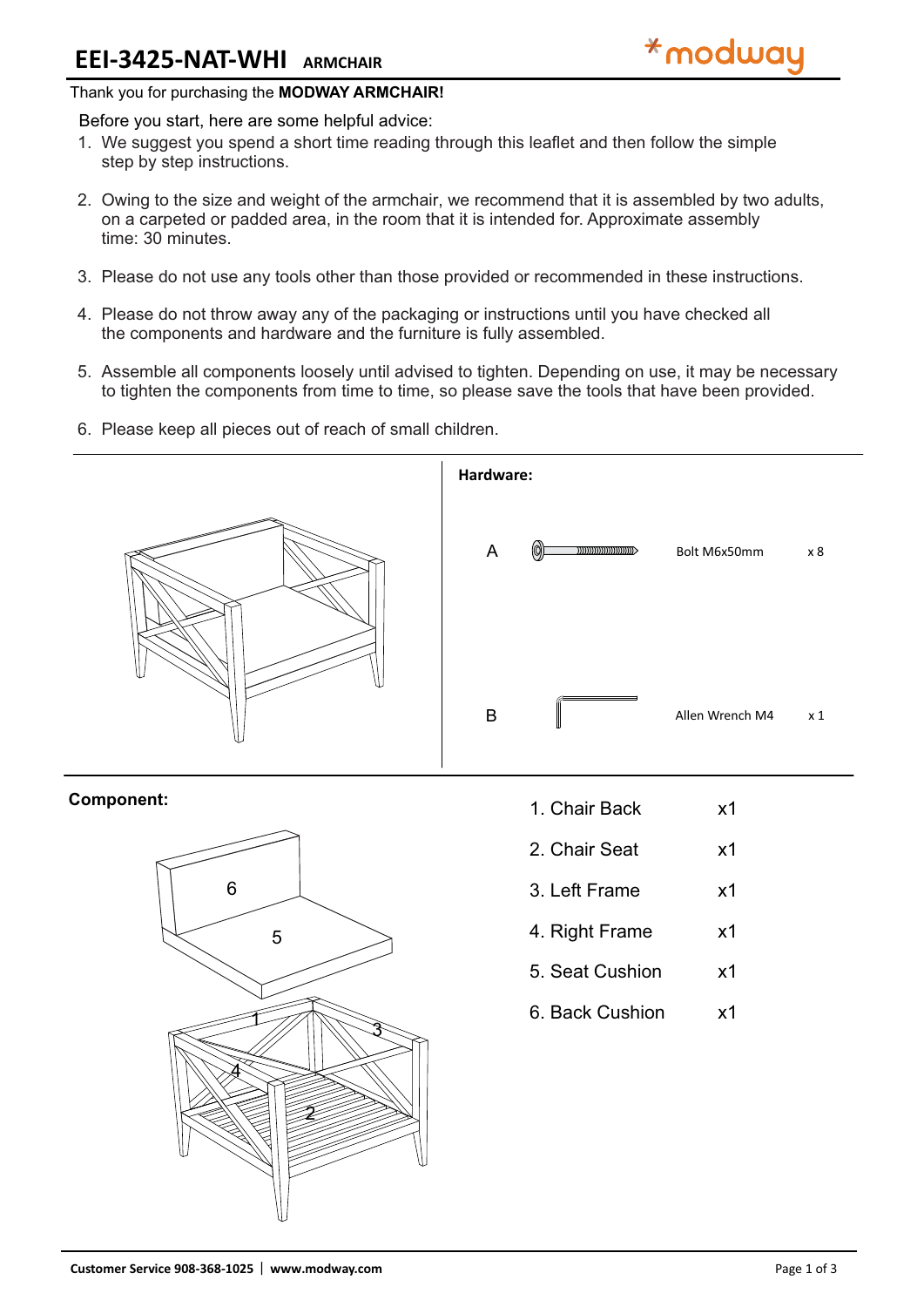

# **STEP 1:**

Please assemble Chair Seat first including the Support Wooden.

- Insert the rabbet on the **Left Frame (3)** into the tenon on **Chair Seat (2)** and **Chair Back (1)** at first.
- Repeat the same steps for the **Right Frame (4).**



#### **STEP 2:**

- Insert 3 pieces of **Bolt (A)** into the pre-drilled holes on **Chair Back (1)**, and **Chair Seat (2)**,

Repeat the same steps for **Left Frame (3)**. through the top pre-drilled holes on **Right Frame (4)**. Use **Allen Wrench (B)** to tighten **Bolts (A)** clockwise until secure.

- Insert 2 pieces of **Bolt (A)** into the pre-drilled holes on **Chair Back (1).**